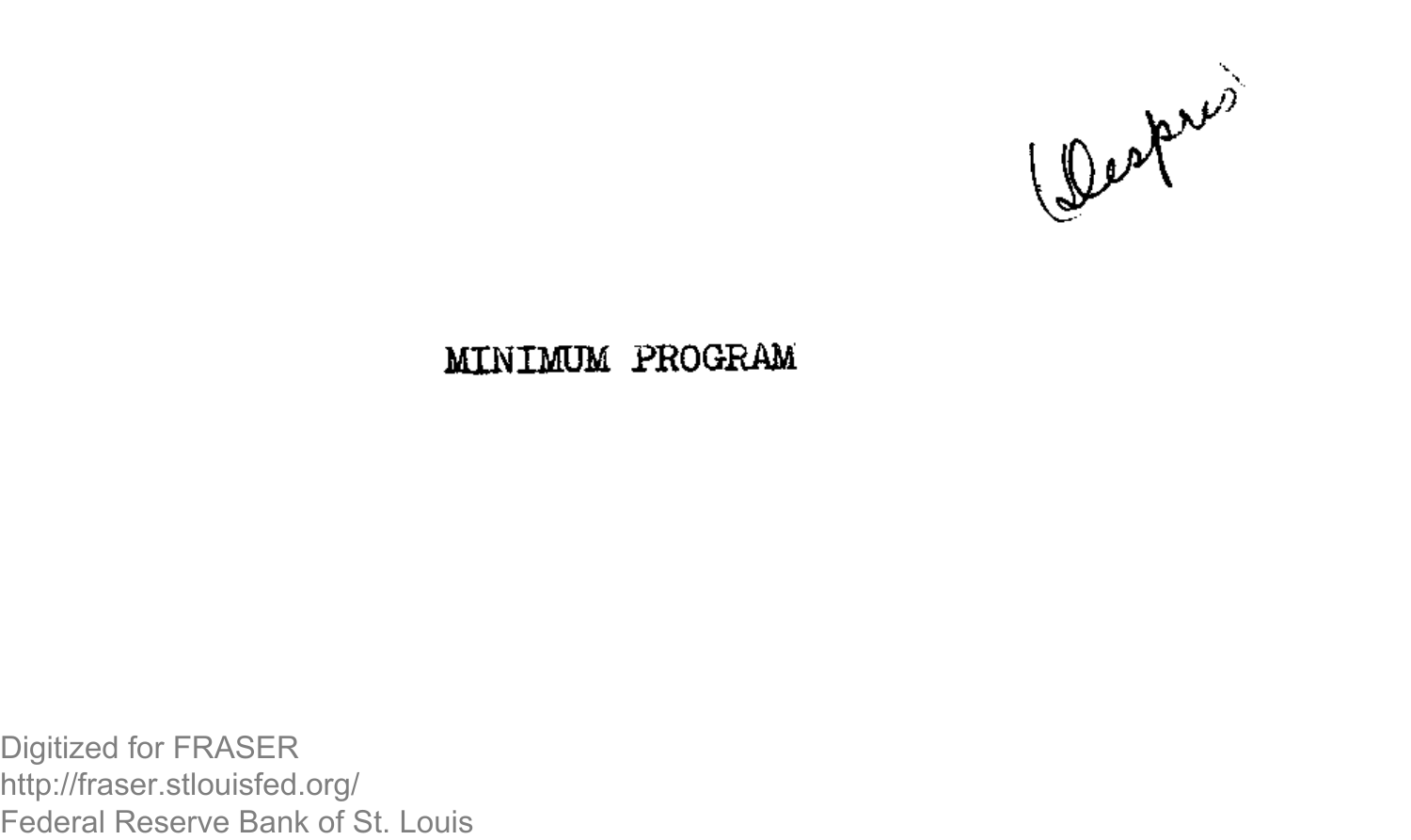## STATEMENT ON W. P. A. APPROPRIATION

#### **1. Present Business Position and Outlook**

**The Budget message was prepared at a time when business activity was establishing a new high record. The message emphasized strongly that many of the expenditure estimates were based on an expectation of continued high, business activity, and that if this expectation did not materialize, it might be essential to reconsider**  the recommendations.

**The expectation of continued high business activity has definitely failed to materialize\* Industrial production, after advancing sharply from 103 in August to a peak of 128 in December, has already returned to its prewar level, and this decline has involved a reduction in private employment of about 1,000,000,** 

**The downward movement, though it has slackened somewhat during recent weeks, still continues and there is no clear in**dication that we are approaching bottom. At best, a further per**iod of business hesitancy seems almost certain and the recovery thereafter modest and gradual\* On the other hand, the weight of the evidence suggests that business may decline substantially further and that the upward movement may be deferred until the third quarter of 1940 or even later.**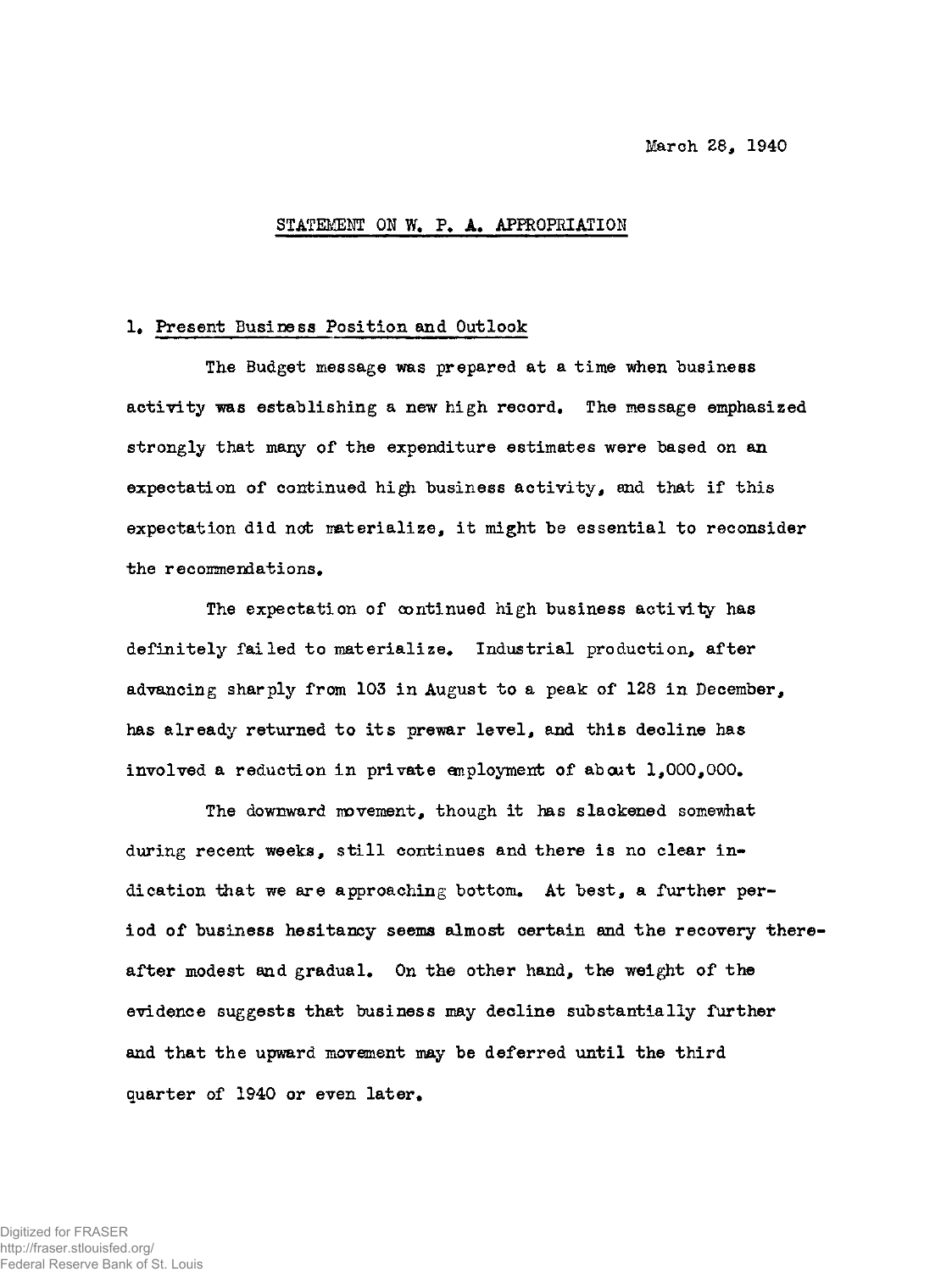**For the calendar year 1940 the index of industrial activity can scarcely average higher than 110 as compared with 105 in 1939; this higher average level of activity, if realized, would increase private employment barely enough to offset the annual growth of 600,000 in available workers\* At best, the volume of unemployment in 1940 will not be significantly below the 1939 average\*** 

# **2. Present W» P. A. Program**

**The W. P. A. rolls, now at 2,300,000, are 800,000 lower than in December 1938, when the •volume of business activity and employment were about the same as at present. The** W**.P.A. must lay off another 800,000 by June 30 to keep within the present appropriation. Under the original Budget recommendation of #1,000,000,000 for the fiscal year 1941, the average level of W.P.A. employment in the coming fiscal year will be only 1,350,000 workers, and** W**.P.A. must** *cxfc* **its rolls below 1,000,000 in the Autumn to keep within this average and leave some room to meet enlarged Winter needs. Under the present program, therefore, the number of W.P.A. jobs in the Autumn will be 1,400,000 le^s than at present and 2,200,000 less than in December 1938# The scheduled reduction from present levels will cut off the income of three million adults and over three million children.** 

## **3. Basis for Recommendations**

**A cut of 1,400,000 in** W**.P.A. rolls would have serious political and economic effects at any time. Superimposed upon**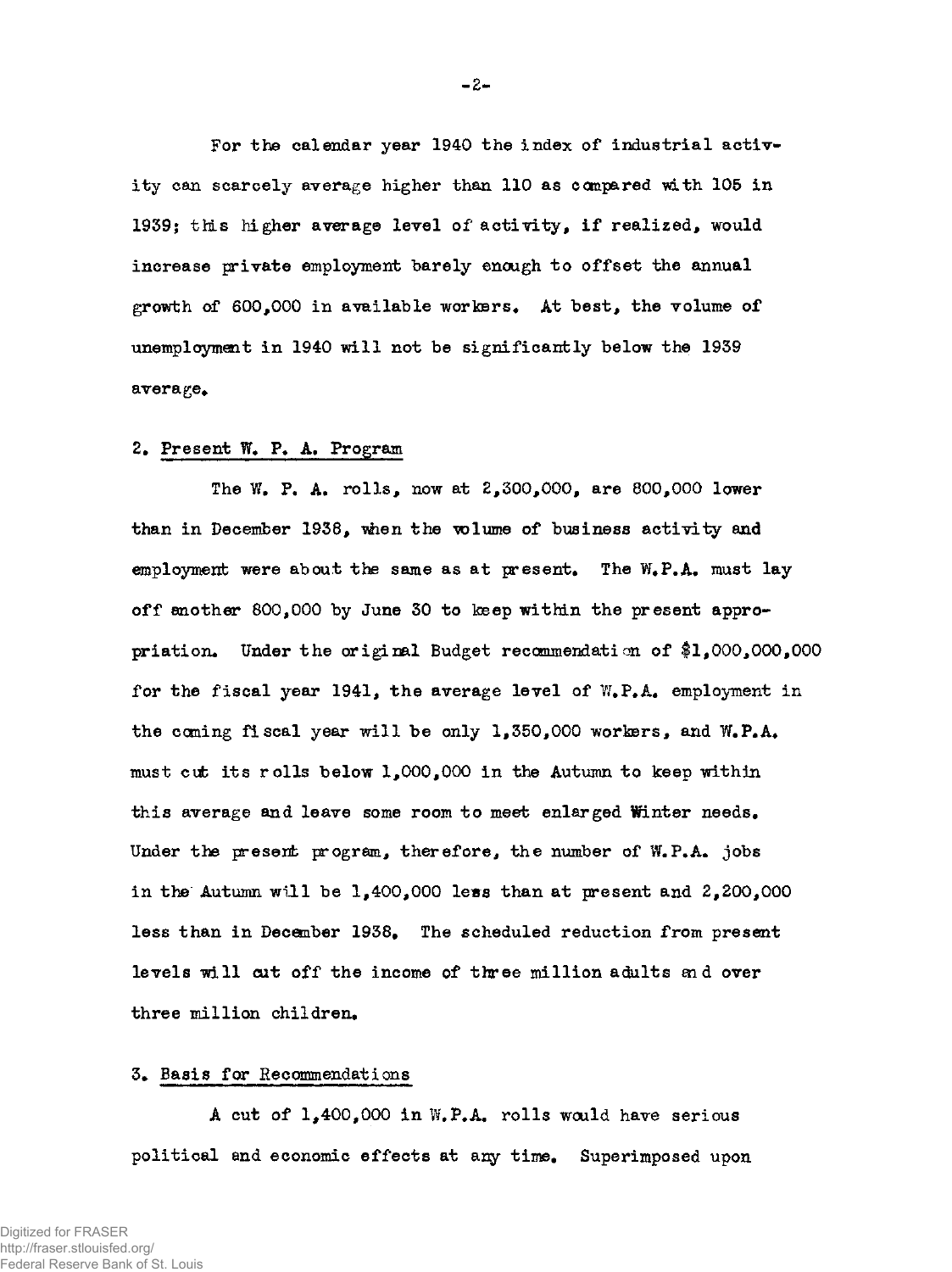the present sharp business decline, the results may be disastrous. From 1936 through 1939 the W.P.A. program provided employment for **an average of 25 per cent of the unemployed; under the original recommendation for fiscal 1941 this figure will at best average only 15 per cent and will fall below 10 per cent in the Autumn. The provision for relief employment is therefore extremely meager**  judged by the standards of recent years. Quite apart from the **principle of need, moreover, curtailment of relief employment, at a time when private employment is diminishing, accentuates the contraction in buying power and intensifies the cumulative forces of deflation. The least that prudence dictates is that the Govern**ment should not add to the already increasing number of jobless.

# **4. Recommendat ions**

**In order to maintain W#P.A. rolls at their present level of 2,300,000 workers until the decline in private employment has been definitely reversed, it is recommended that you ask Congress**  for the following appropriations for P. I. alone:

- **a. An immediate deficiency appropriation of \$80,000,000**  for the remainder of this fiscal year.
- b. The appropriation of \$1,000,000,/recommended in your **Budget message for the fiscal year 1941, but with the added provision that the funds be made fully available for expenditure within the first seven months of the fiscal year.**

000

**These recommendations will merely permit W.P.A. to maintain**  its present rolls; they will not enable W.P.A. to add to its rolls

 $-3-$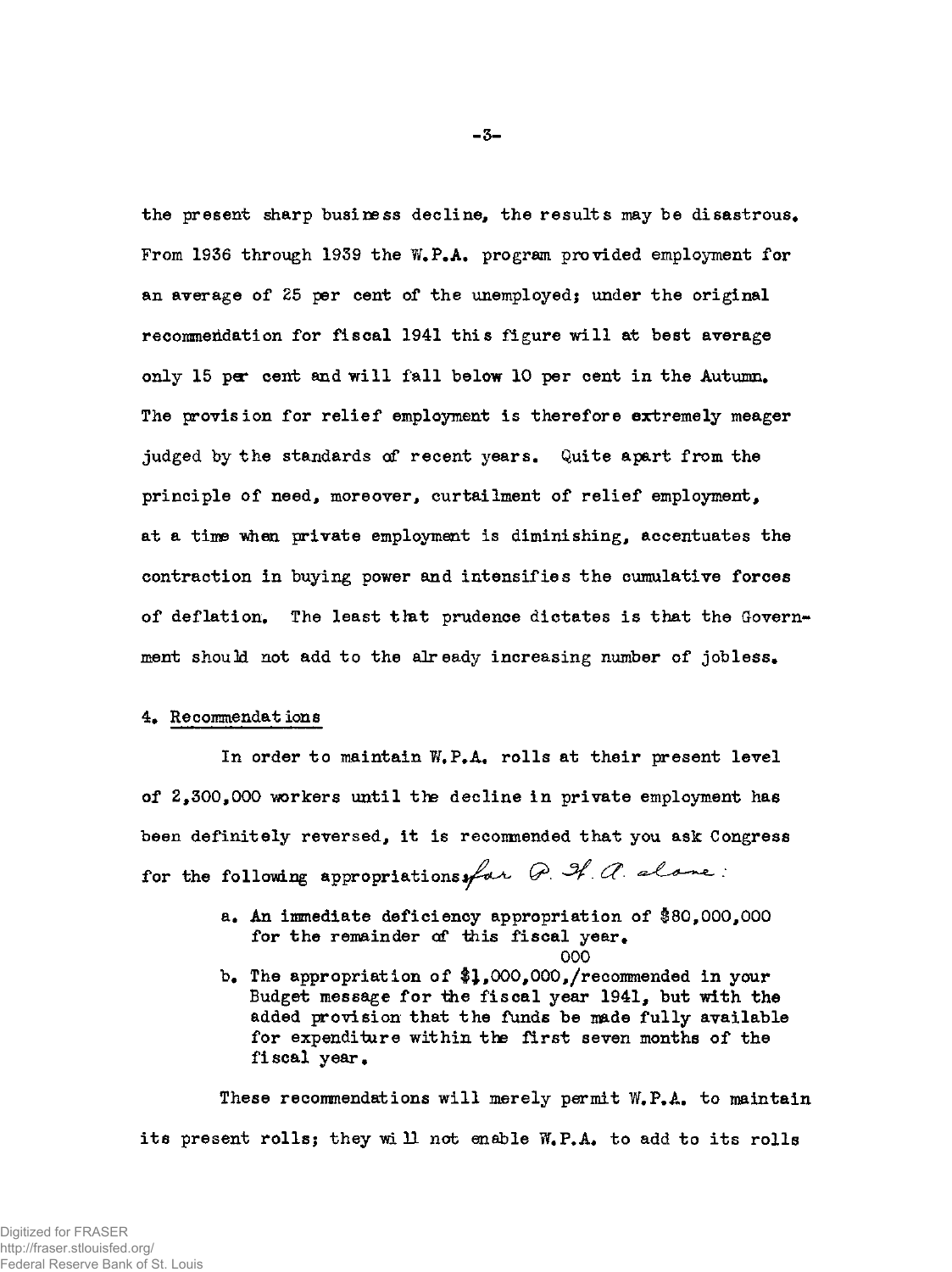**any of the workers now being laid off by private industry, nor any of the new workers coming on ihe labor market at the rate of 50,000 a month. On both humane and economic grounds, this constitutes a minimum program.** 

### **5. Method of Financing**

Maintenance of W.P.A. employment at an average level of **2,300,000 workers through January 1941 would in no way interfere with the fiscal program outlined in the Budget message last January. Although this wodd involve a maximum increase in expenditures of about \$500,000,000 over the amount indicated by the Budget for this period, the increase would be offset by the excess of tax receipts over the Treasury estimates which is now assured by the current heavy March income tax collections and by the Treasury\*s substantial**  underestimation of customs revenues.

**As of February 1, 1941, therefore, the Treasury cash balance would be about \$700,000,000 and the public debt about #44,500,000,000,**  after allowing for the additional W.P.A. expenditures here recommended. These figures do not include any proceeds from new taxes recommended in the Budget message. Thus, the proposed increase in W.P.A. ex**penditures can be met easily without reducing the Treasury cash balance below a safe margin, without exceeding the statutory debt limitation, without using gold in the Stabilization Fund, ard with**out the issuance of silver certificates.

**- 4 -**